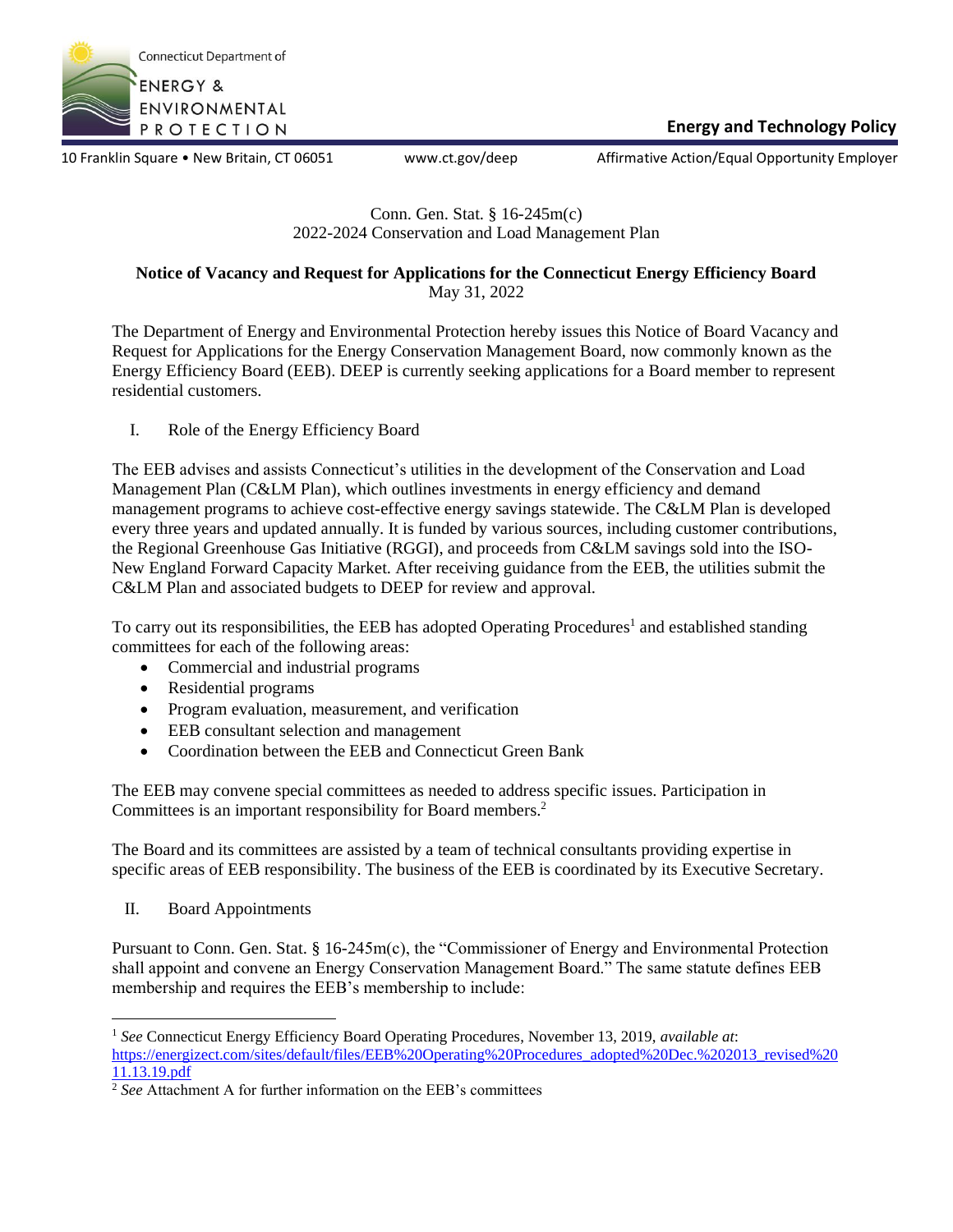- A representative of an "environmental group knowledgeable in energy conversation program collaboratives"
- Representatives of a state-wide manufacturing association, chamber of commerce, state-wide business association, state-wide retail organization, and state-wide farm association
- A representative of residential customers
- A representative of low-income residential customers
- A representative for municipalities
- Representatives of each of "the electric distribution companies in whose territories the activities take place for such programs."
- Two representatives "selected by the gas companies"
- A representative of "a municipal electric energy cooperative created pursuant to chapter 101a"

Board appointments shall be for five years, and Board members may be reappointed.<sup>3</sup> Members shall serve only so long as any appointed individual continues to represent the statutory category for which their appointment was made.<sup>4</sup> Unless the member has a conflict of interest in serving, members who continue to represent the statutory category for which their appointment was made and who have served the initial five-year term, shall serve until a successor is appointed and qualified.<sup>5</sup>

Board membership requires an estimated time commitment of 10 to 12 hours per month, or more for leadership positions. Meetings are currently held virtually, but in-person meetings may resume in the future.

# III. Application Process

DEEP is currently seeking applications for an EEB member that will represent the interests of residential customers. DEEP will consider the following when evaluating potential appointments:

- Whether the applicant represents an applicable vacant statutory category
- Impact on diversity, equity, and inclusion
- Related background and experience
- Willingness and availability for participation

This list of considerations is not exhaustive.

Applications may be submitted by individuals that are interested in serving on the EEB as a representative of residential customers. To apply for EEB membership, individuals should complete Parts 1 and 2 of the application below.

Energy Efficiency Board Application – Part 1

Name: Address: Contact email: Contact phone: Current employment:

<sup>3</sup>*See* Conn. Gen. Stat. § 16-245m(c)

<sup>4</sup> *See* Connecticut Energy Efficiency Board Operating Procedures, November 13, 2019, *available at*: [https://energizect.com/sites/default/files/EEB%20Operating%20Procedures\\_adopted%20Dec.%202013\\_revised%20](https://energizect.com/sites/default/files/EEB%20Operating%20Procedures_adopted%20Dec.%202013_revised%2011.13.19.pdf) [11.13.19.pdf](https://energizect.com/sites/default/files/EEB%20Operating%20Procedures_adopted%20Dec.%202013_revised%2011.13.19.pdf)

<sup>5</sup> *See* Id.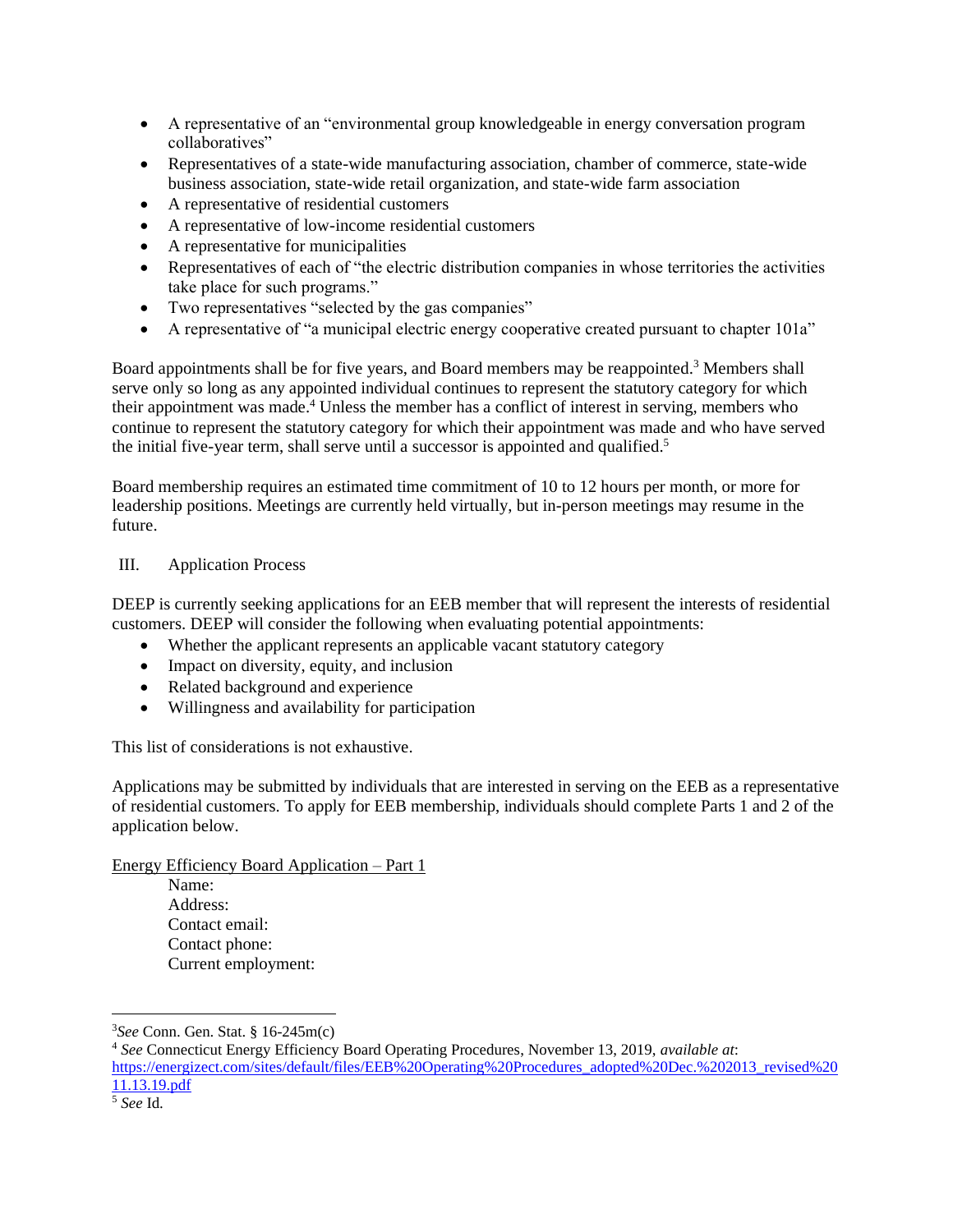## Energy Efficiency Board Application – Part 2

Please provide a short, written response to the following questions:

- 1. What qualifies you to serve as a representative of residential customers?
- 2. What is your interest and/or your applicable experience in energy efficiency?
- 3. How would your Board appointment support equity, diversity, and inclusion?
- 4. What is your availability and willingness for participation during business hours?
- 5. Describe your ability and willingness to work within the EEB and achieve consensus on C&LM programs.
- 6. Have you or your employer ever participated in or interacted with programs under the purview of the EEB? Please describe that experience.
- 7. Please confirm, if applicable, that your employer understands that there is a significant time commitment during business hours for this role. Please attach a letter of support from your employer.
- 8. Board members are expected to participate in one or more committees in support of the EEB. Please identify which committee(s) you are proposing to serve. See Attachment A for a description of EEB committees.

Please submit application to DEEP. Energy Bureau @ct.gov as a Word or PDF file. Applications are due by 5:00 p.m. on Thursday, June 30. Questions regarding this Notice can be sent to [Kate.Donatelli@ct.gov.](mailto:Kate.Donatelli@ct.gov)

The 2022-2024 Conservation and Load Management Plan and related information is available on DEEP's [Energy Filings page.](http://www.dpuc.state.ct.us/DEEPEnergy.nsf/c6c6d525f7cdd1168525797d0047c5bf/cf59b4f99ec97597852587fb00021000?OpenDocument) Additional information on the Energy Efficiency Board is available on th[e Energize](https://energizect.com/connecticut-energy-efficiency-board/statewide-energy-efficiency-dashboard)  [CT website.](https://energizect.com/connecticut-energy-efficiency-board/statewide-energy-efficiency-dashboard)

**The Connecticut Department of Energy and Environmental Protection is an Affirmative Action/Equal Opportunity Employer that is committed to complying with the requirements of the Americans with Disabilities Act. Please contact us at (860) 418-5910 or** 

**[deep.accommodations@ct.gov](mailto:deep.accommodations@ct.gov) if you: have a disability and need a communication aid or service; have limited proficiency in English and may need information in another language; or if you wish to file an ADA or Title VI discrimination complaint. Any person needing a hearing accommodation may call the State of Connecticut relay number - 711. Requests for accommodations must be made at least two weeks prior to any agency hearing, program, or event.**